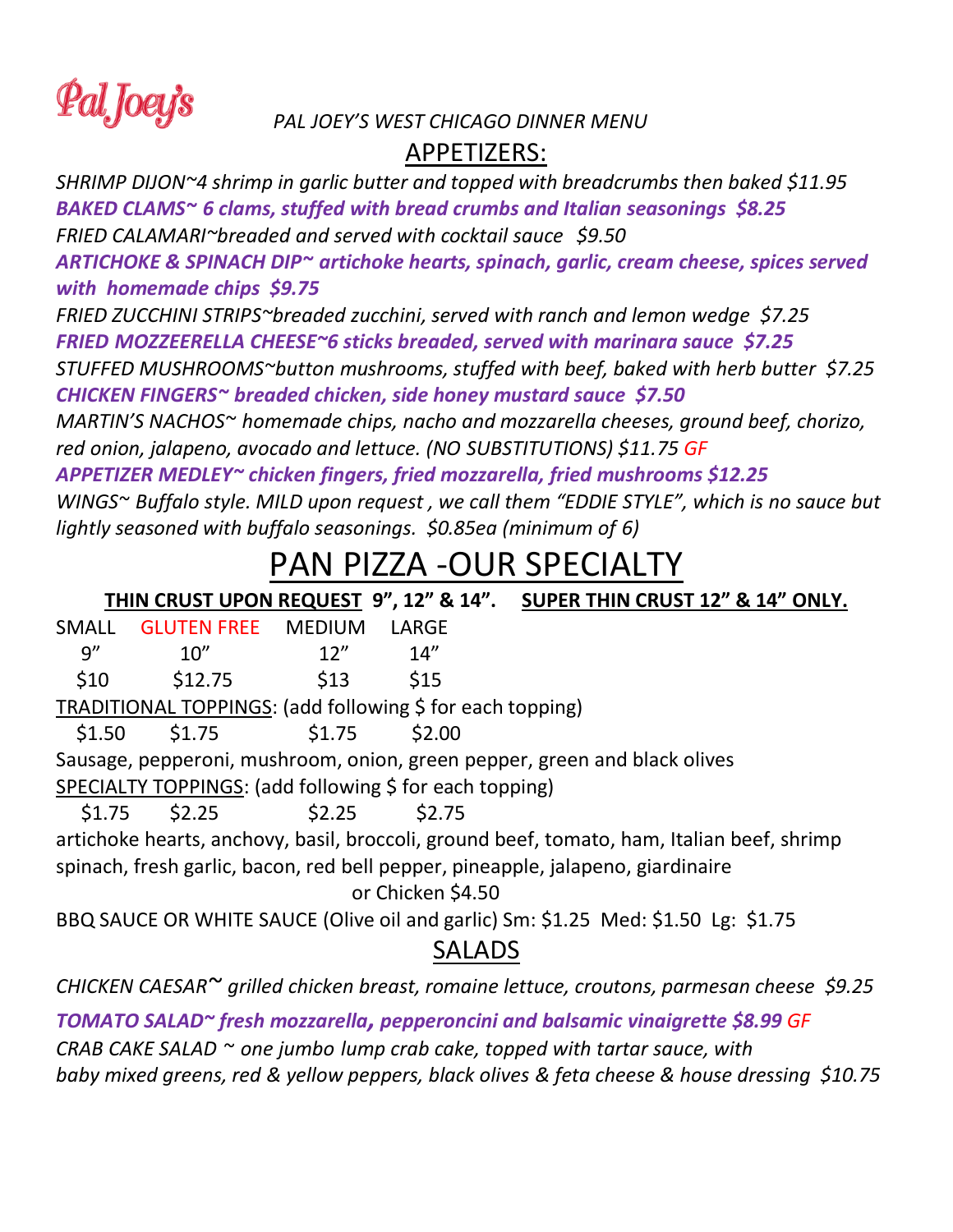*CHOPPED SALAD~tomatoes,carrots,black&green olives, pepperoni, pepperonchini, bacon, green peppers,onions, grilled chicken breast,tossed in bleu cheese and house dressings. GF*

*SPLIT PLATE ADD \$1.50 -20% GRATUITY MAY BE ADDED TO PARTIES OF 6 OR MORE*

TRADITIONAL PASTAS *~Add meatballs or sausage for \$4.75*

*All entrees served with choice of soup or salad. Add Baked Onion Soup for \$2.50. FETTUCCINI ALFREDO~ tossed in a rich sauce of butter, cream and parmesan \$13.50 TORTELLINI~beef stuffed pasta twists with marinara or alfredo ~ Red \$13.75 White \$14.25 MEATLESS LASAGNA~ marinara sauce, ricotta cheese, layered with large flat noodles \$14.25 SPAGHETTI, MOSTACCIOLI, RIGATONI~choose a pasta, in marinara sauce \$12.25 BAKED MOSTACCIOLI~with mozzarella cheese in marinara sauce \$13.50 CHEESE RAVIOLI~pasta stuffed with ricotta cheese, over marinara sauce \$12.75*

### SPECIALTY PASTAS

*RIGATONI ABRUZZO~ tomato sauce, romano cheese, grilled chicken, touch of cream \$15.25 LINGUINE,SPINACH&ARTICHOKE HEARTS~ sauteed in olive oil,garlic&red bell peppers \$14.75 LINGUINE & BROCCOLI~ sautéed in olive oil and garlic \$13.25*

 *Add chicken \$4.00 Add fresh mushrooms \$1.75 Add shrimp \$7.00 EGGPLANT PARMIGIANA~ lightly breaded and seasoned served with spaghetti \$14.25*

### SEAFOOD

*SHRIMP GEORGE~ sauteed shrimp with green beans over angel hair in lobster sauce \$18.75 SCAMPI AL PAL JOEY~ shrimp sauteed in garlic butter sauce over linguine \$18.75 CHOPPED CLAMS~ over linguine in red or white sauce \$16.95*

## POULTRY, BEFF & PORK

*JOEY'S CHICKEN~ lightly breaded sauteed chicken breast, green beans, mushrooms and artichoke hearts served in a white wine sauce over angel hair \$18.25*

*CHICKEN NAPOLITANO~ half chicken roasted in garlic, olive oil and Italian herbs served with vesuvio style potatoes \$15.95 GF*

*CHICKEN PARMIGIANA~breaded & baked, topped with mozzarella with pasta marinara \$16.25 BEEF BRISKET~ slow cooked, topped with mushroom sauce, served with mashed potatoes and 7up carrots \$16.75*

*HONEY BOURBON PORK TENDERLOIN~honey glazed with mashed potatoes,green beans\$17.90 BABY BACK RIBS~ in our tangy BBQ sauce, with baked potato, and green beans Half Slab: \$17.90 Full Slab: \$21.00 GF*

#### **SANDWICHES**

*Served with fries, pickle and coleslaw add cheese \$.50 ITALIAN BEEF \$9.25,ITALIAN SAUSAGE \$8.75,BEEF&SAUSAGE COMBO \$10.25 MEATBALL \$8.75 CHICKEN BREAST-grilled or cajun style, lettuce, tomato and side honey mustard \$8.50 JOEY BURGER-half pound 100% pure ground beef, lettuce, tomato \$8.75* 

*PATTY MELT-100% pure ground beef, sauteed onion, american cheese on dark rye \$8.75*